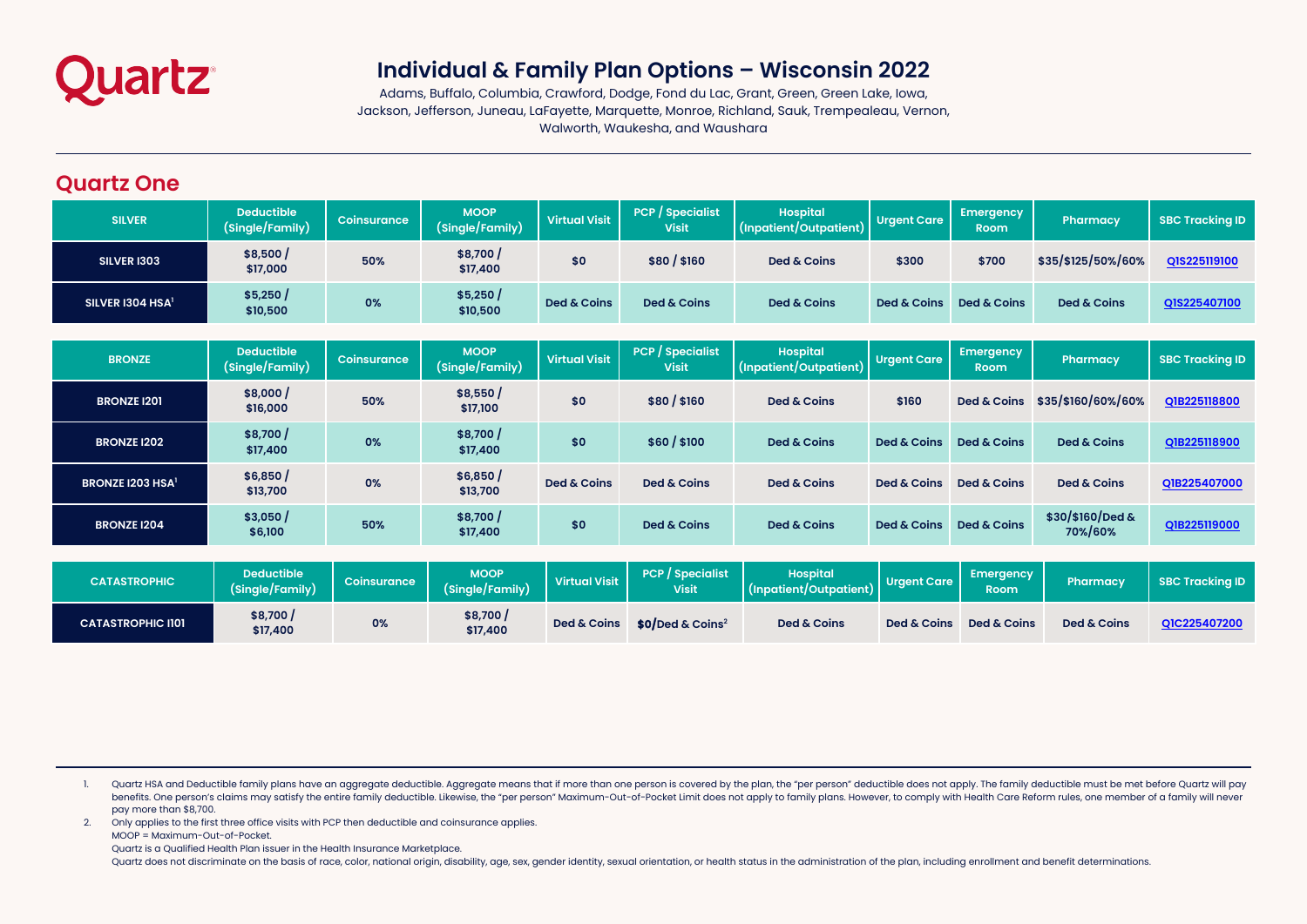

## **Individual & Family Plan Options – Wisconsin 2022**

Adams, Buffalo, Columbia, Crawford, Dodge, Fond du Lac, Grant, Green, Green Lake, Iowa, Jackson, Jefferson, Juneau, LaFayette, Marquette, Monroe, Richland, Sauk, Trempealeau, Vernon, Walworth, Waukesha, and Waushara

### **Tiered Choice Plus**

| <b>GOLD</b>                            | <b>Network</b><br><b>Tiers</b> | <b>Deductible</b><br>(Single/Family) | <b>Coinsurance</b> | <b>MOOP</b><br>(Single/Family) | <b>Virtual Visit</b> | <b>PCP</b> / Specialist<br><b>Visit</b> | <b>Hospital</b><br>(Inpatient/Outpatient) | <b>Urgent Care</b> | <b>Emergency</b><br><b>Room</b> | Pharmacy           | <b>SBC Tracking ID</b> |
|----------------------------------------|--------------------------------|--------------------------------------|--------------------|--------------------------------|----------------------|-----------------------------------------|-------------------------------------------|--------------------|---------------------------------|--------------------|------------------------|
|                                        | Tier 1                         | \$2,000/<br>\$4,000                  |                    | \$4,000/<br>\$8,000            | \$0                  | \$35 / \$70                             | Ded & Coins                               |                    | \$250                           | \$10/\$40/50%/50%  | TCG225117900           |
| <b>GOLD 1406</b>                       | Tier 2                         | \$4,000/<br>\$8,000                  | 20%                | \$8,000/<br>\$16,000           | \$30                 | \$70/ \$140                             |                                           | \$70               |                                 |                    |                        |
| <b>GOLD 1407</b><br><b>MAINTENANCE</b> | Tier 1                         | \$1,000/<br>\$2,000                  | 0%                 | \$4,250/<br>\$8,500            | \$0                  | \$45/ \$90                              | \$2000 per day IP<br>Ded & Coins          | \$90               |                                 | \$10/\$75/50%/50%  | TCG225118000           |
|                                        | Tier 2                         | \$2,000/<br>\$4,000                  |                    | \$8,500/<br>\$17,000           | \$30                 | \$90/ \$180                             | \$4000 per day IP<br>Ded & Coins          |                    | \$500                           |                    |                        |
| GOLD $1408$ HSA <sup>1</sup>           | Tier 1                         | \$2,500/<br>\$5,000                  | 0%                 | \$2,500/<br>\$5,000            | Ded & Coins          | Ded & Coins                             | Ded & Coins                               | Ded & Coins        | Ded & Coins                     | Ded & Coins        | TCG225406800           |
|                                        | Tier 2                         | \$5,000/<br>\$10,000                 |                    | \$5,000/<br>\$10,000           |                      |                                         |                                           |                    |                                 |                    |                        |
| <b>GOLD 1409</b>                       | Tier 1                         | \$2,000/<br>\$4,000                  | 40%                | \$4,000/<br>\$8,000            | \$0                  | \$35/ \$60                              | Ded & Coins                               | \$60               |                                 | \$35/\$150/50%/50% | <b>TCG225118100</b>    |
|                                        | Tier 2                         | \$4,000/<br>\$8,000                  |                    | \$8,000/<br>\$16,000           | \$30                 | \$70/ \$120                             |                                           |                    | Ded & Coins                     |                    |                        |

1. Quartz HSA and Deductible family plans have an aggregate deductible. Aggregate means that if more than one person is covered by the plan, the "per person" deductible does not apply. The family deductible must be met bef benefits. One person's claims may satisfy the entire family deductible. Likewise, the "per person" Maximum-Out-of-Pocket Limit does not apply to family plans. However, to comply with Health Care Reform rules, one member of pay more than \$8,700.

2. Only applies to the first three office visits with PCP then deductible and coinsurance applies.

MOOP = Maximum-Out-of-Pocket.

Quartz is a Qualified Health Plan issuer in the Health Insurance Marketplace.

Quartz does not discriminate on the basis of race, color, national origin, disability, age, sex, gender identity, sexual orientation, or health status in the administration of the plan, including enrollment and benefit det